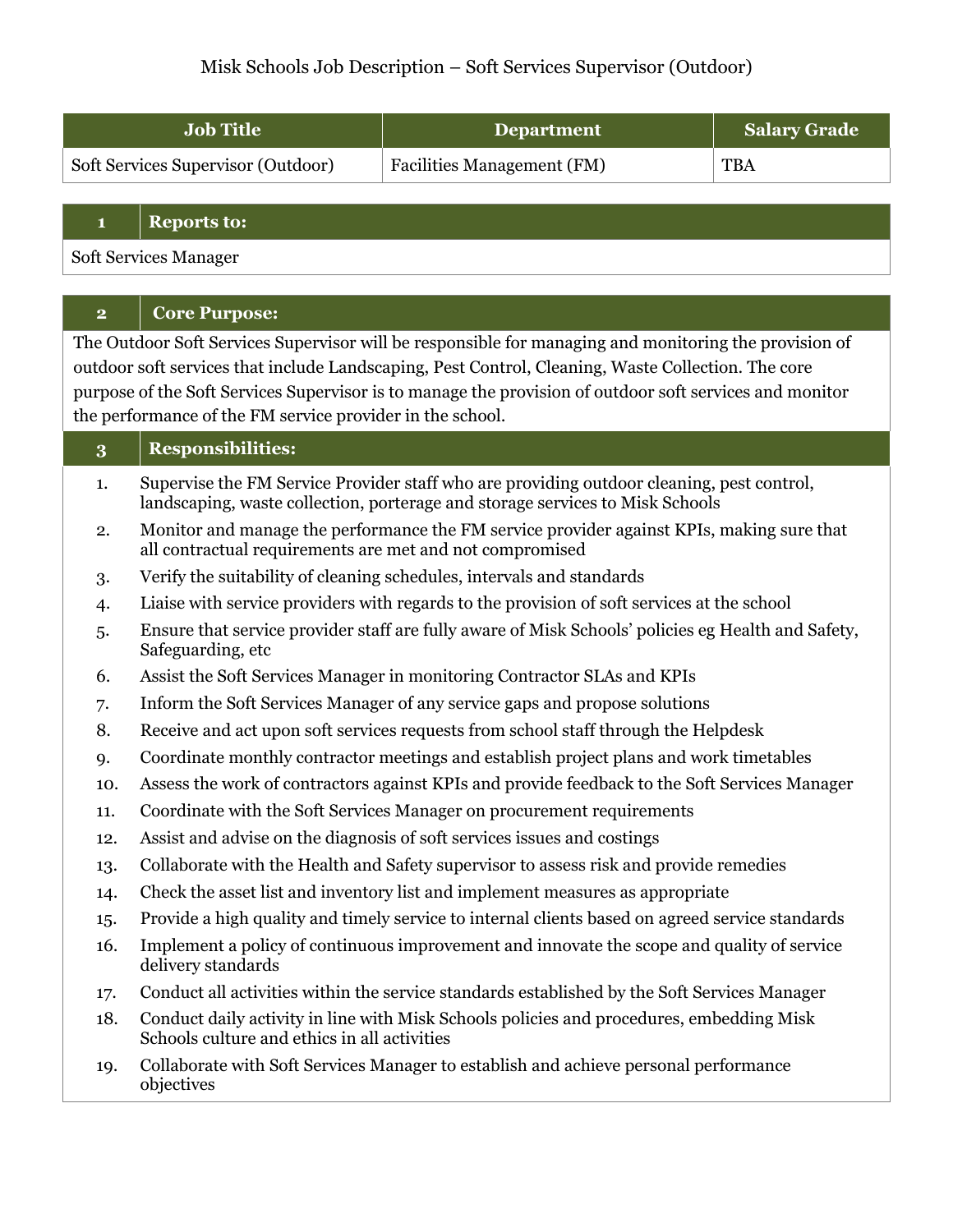# Misk Schools Job Description – Soft Services Supervisor (Outdoor)

- 20. Maintain the stakeholder as the focus of all activities
- 21. Work flexibly according to the needs of the organization
- 22. Innovate systems and processes to enhance efficiency and effectiveness
- 23. Undertake additional duties as and when required by the Soft Services Manager

### **4 Qualifications**

- Appropriate Facilities Management or technical qualification BTEC Higher (or equivalent) or relevant previous equivalent experience
- BICSc qualification preferred

### **5 Experience**

- At least two years in a supervisory role in a similarly sized organization
- Experience of managing soft services in a complex environment, preferably in the MENA region
- Track record of success in delivering soft services contracts
- Experience of working in a busy and challenging workplace / work environment
- Excellent organizational skills

#### **6 Commitment and Abilities**

- Ability to communicate clearly in written and spoken English with colleagues and external agencies
- Ability to work sensitively with people from other cultures
- Ability to work independently as well as part of a team
- Strong organizational and time management skills
- Ability to develop and maintain critical, trust-based relationships internally and externally
- Enthusiasm for working in an environment of positive change and development
- Ability to organize own workload and work to agreed deadlines
- Great attention to detail and excellent organizational skills
- Strong critical thinking, analytical and problem-solving skills
- Commitment to professional development: identify skills shortfalls and undertake training required by the Soft Services Manager
- Strong Written and verbal Communication Skills
- Teamwork
- Adaptable and Flexible
- Expected to recognize the bounds of his/her authority and take appropriate courses of action after making a considered judgement
- High level of concentration, an ability to focus and act appropriately
- Flexible, self-motivated and with a pro-active approach
- Identify skills shortfalls and undertake training required by the Soft Services Manager.